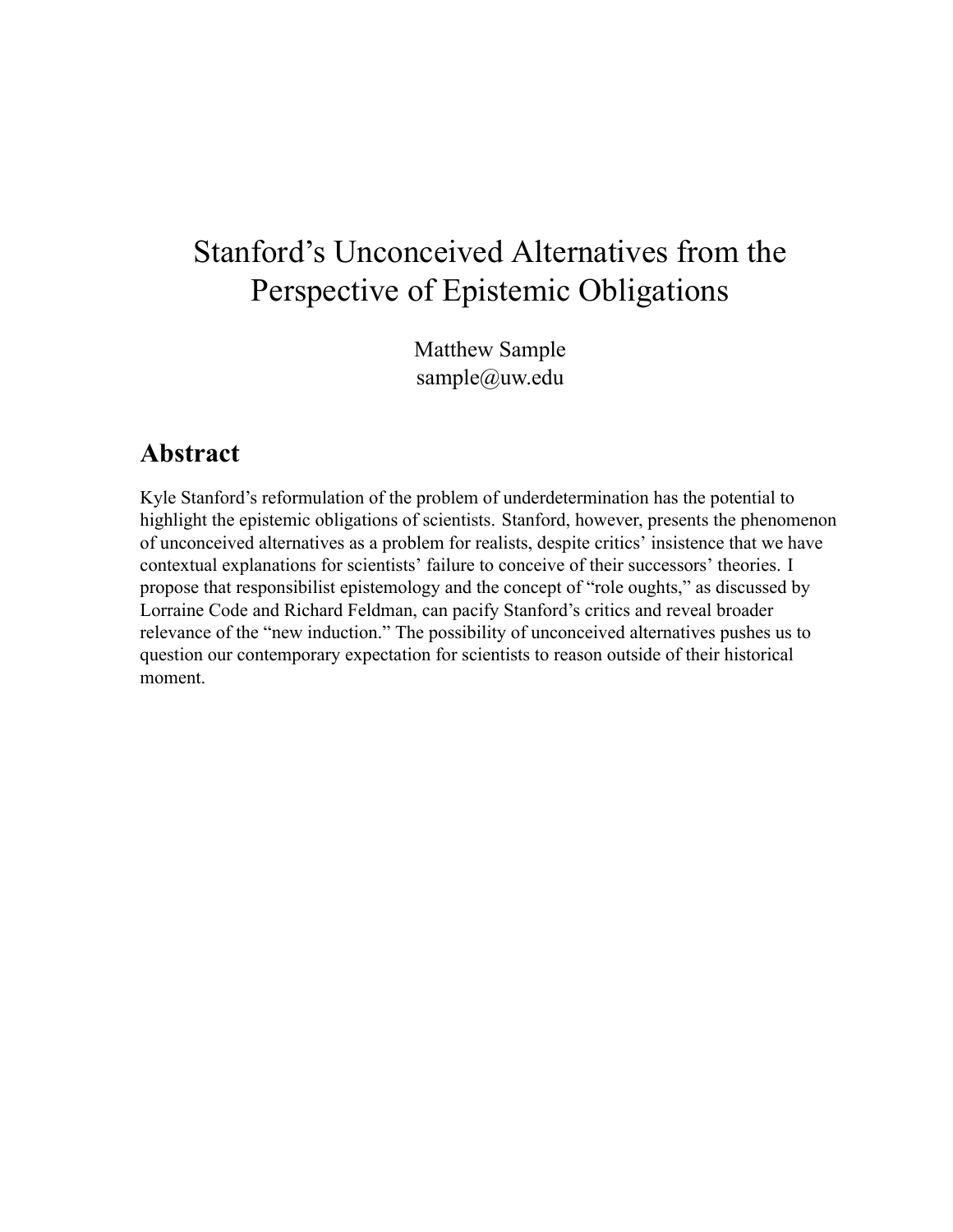#### **1 Introduction**

Philosophical discussions of the problem of underdetermination have shifted and multiplied over time. At least as early as Duhem's invocation of "good sense," there have been different ways to conceive of underdetermination and its implications for scientific reasoning. Kyle Stanford traces some of these different threads back through philosophical history, dividing the problem into two versions, contrastive and holist. The former type of underdetermination, he explains, focuses on the interconnectedness of beliefs (which may be confirmed or not by some evidence), while the latter reminds us of the possibility that we might sometimes be faced with empirically equivalent theories (Stanford 2013). Thus, two related problems emerge for scientific reasoning, each with its own grounding and implications.

Stanford's book, *Exceeding Our Grasp* (2006) represents one of the more recent attempts to update our understanding of one form of underdetermination, to make it relevant to current discourse in philosophy of science. Frustrated with the state of current arguments for contrastive underdetermination—many of them reduce to radical skepticism—Stanford proposes a "new induction" across the history of science. The conclusion: we can't be sure that our current best theories are well-confirmed by the evidence, since we might fail to conceive of scientifically serious alternative theories. This finding is meant to be quite troubling to scientific realists, even those who insist that Stanford has ignored the contextual character of scientific reasoning.

But the "new induction" for contrastive underdetermination, I will argue, is relevant beyond debates over realism and the truth of our best theories. By forcing us to recognize the epistemic limitations of historical reasoners, Stanford sets the stage for a re-evaluation of our own expectations for scientists. Through the lens of epistemic responsibility, our discomfort with Stanford's historical case studies, with the limitations of past scientists, reveals our contemporary judgment that scientists (and reasoners in general) ought to reason in a way that escapes their situatedness. This type of role obligation begins to explain why realists and non-realists alike hold epistemic agents to such an impossible standard.

I will suggest that a responsibilist perspective helps to clarify the underlying force of the "new induction" and answers Stanford's critics along the way. If I am successful in this reinterpretation, then we can view Stanford's argument as an opportunity to push philosophical discourse of underdetermination in a new direction, one which has practical implications for the relation between science and society. Specifically, the existence of unconceived alternatives can motivate a broader discussion about what we, as a society, value and expect from individuals who take on the role of scientist.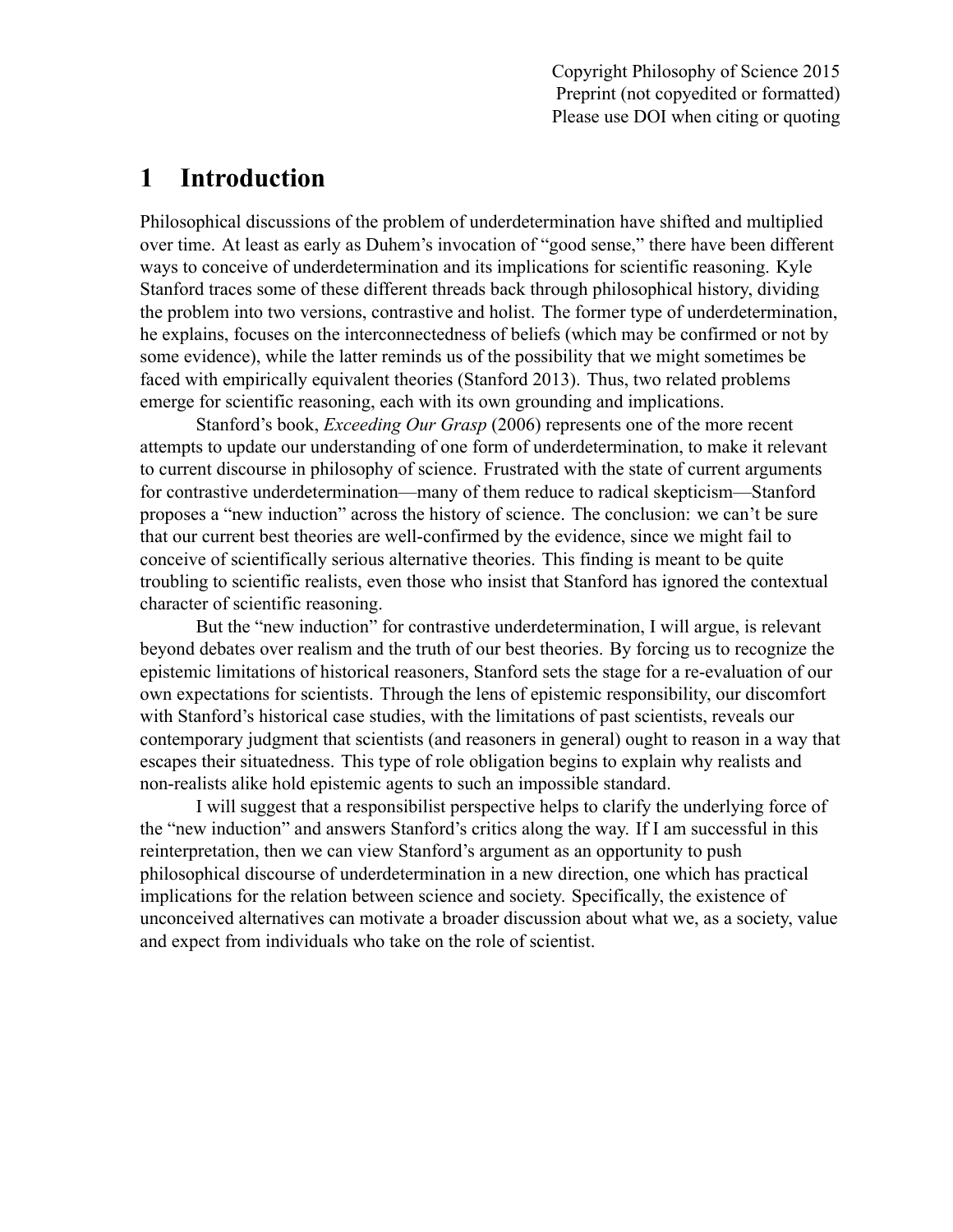#### **2 Reformulating Underdetermination: Recent Attempts**

Stanford describes the problem of constrastive underdetermination as the worry that, even after we've successfully rejected some theories and settled on one in particular as well-confirmed, we can't be confident that the last theory standing is true. A crucial experiment or a set of failed predictions may indeed (contra confirmational holism) rule out one of two competing theories, but we cannot accept the unfalsified theory as true unless we know that it's the only remaining possibility. And there still may be equally good hypotheses that are compatible with the data, or so the worry goes.

Without the presupposition of holism, constrastive-type underdetermination relies on the assumption that empirically equivalent alternatives *actually exist*; we second guess the truth of our best theories only in the presence of equivalent alternatives. This, for Stanford, is where traditional arguments for contrastive underdetermination fall apart. He points out that, outside of theoretical physics, there are precious few alternate theories that are empirically equivalent to our current best theories. Sure, we can think of famous theory pairs in physics. Special relativity and Lorentz's adjusted ether theory, come to mind. Yet it is difficult to think of alternatives to the Darwinian synthesis, to the germ theory of disease, or to the particular hypothesis that influenza is caused by a viral pathogen. So it turns out that the actual science can provide only a few local cases of contrastive underdetermination. Without some additional work, one cannot claim that contrastive underdetermination is a global problem for scientific reasoning.

To remedy this practical dearth of alternative theories, some philosophers have attempted to find empirically equivalent theories algorithmically, producing what John Norton (2008) calls "artificial pairs." On the grandiose side, there are Andrè Kukla's suggestions that every theory *T* has an alternative, "which asserts that *T* holds whenever somebody is observing something, but that when there is no observation going on, the universe behaves in accordance with some other theory  $T_2$  which is incompatible with  $T''$  (1996, 151). Stanford points out that such fantastic alternatives, while perhaps philosophically serious, rely on the radically skeptical impulse that Descartes made famous. They can challenge any knowledge claim, but at the cost of losing their practical significance.

More modest algorithms for empirically equivalent alternatives focus on particular theories in science, yet fare only slightly better according to Stanford. The proponent of contrastive underdetermination might try to produce alternatives to, say, Newton's physics by considering modified versions that assign the universe a non-zero absolute velocity. Since any of these modifications are empirically untestable, we could interpret this family of related theories as providing a set of empirically equivalent theories. But that interpretation is more than the scientific realist will allow; it seems just as plausible that these alternatives are not truly different theories but really "just a single theory being conjoined with factual claims" that are untestable according to that very theory (Stanford 2006, 14). Stanford explains that this local algorithmic strategy collapses underdetermination into the well-known "tacking"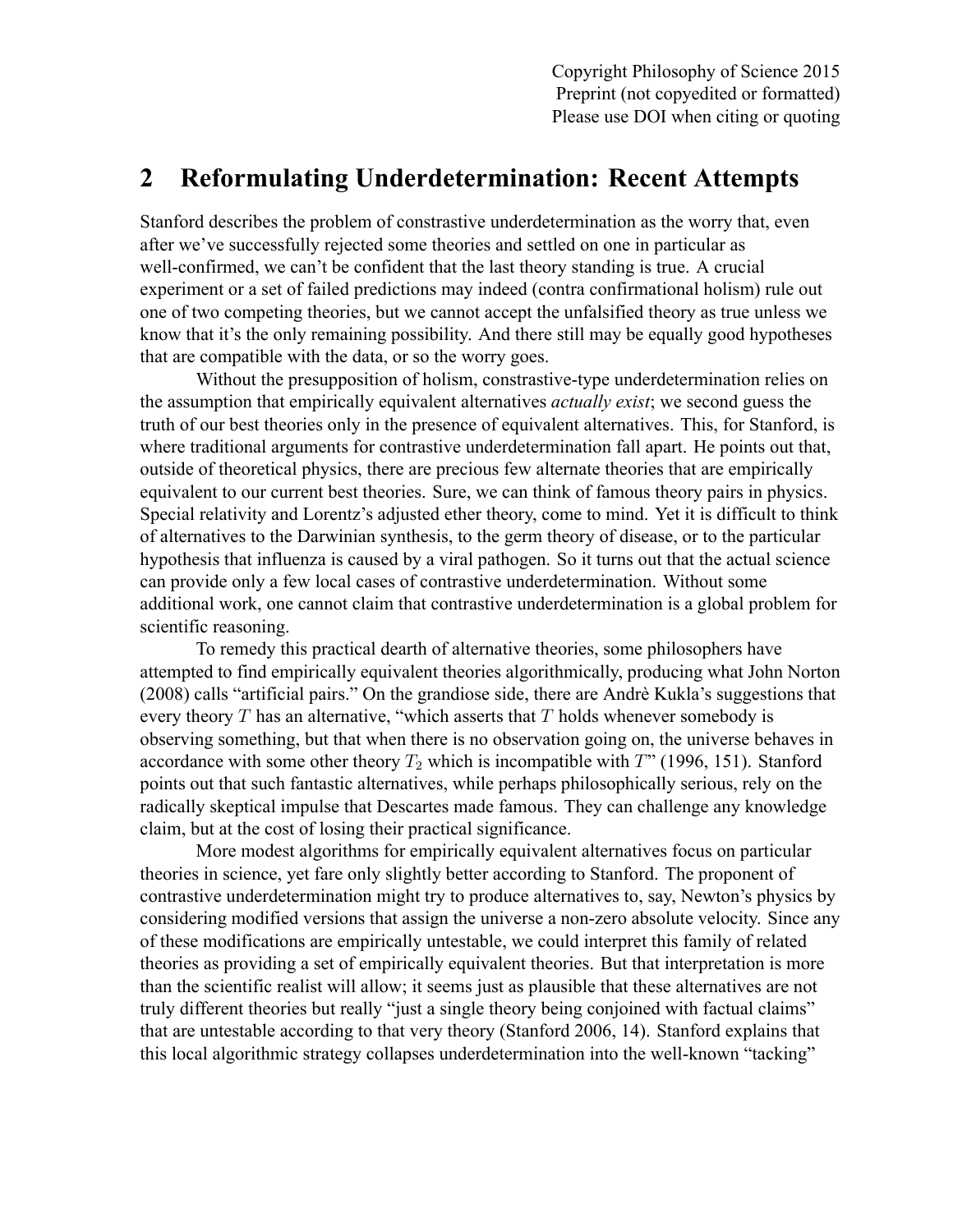problem in philosophy of science.

While it might be unsettling that we cannot conclusively confirm a theory against all its empirically equivalent counterparts, the apparent absence of substantive alternatives to our best scientific theories turns contrastive underdetermination into a puzzle for the armchair. Tacking claims onto a theory doesn't produce empirically equivalent theories in a way that worries scientists or even scientific realists. And to fret about, say, our current model of influenza pathology because of the mere logical possibility of an empirically equivalent alternative is tantamount to radical skepticism. It demands the same philosophical attention (or lack thereof) as brain-in-a-vat theorizing, Evil-Demon hypotheses, and the like. Unless a serious competitor appears from within the institution of science, doubts about the truth of any lone successful theory are not problems of special significance, and underdetermination loses its status as a unique problem for scientific reasoning.

# **3 Stanford's "New Induction" for Contrastive Underdetermination**

There is, however, another way to motivate the worry inherent in contrastive underdetermination. Stanford proposes a "new induction" across the history of science. He attempts to show that scientifically serious alternative theories usually exist, that they are not merely skeptical reaching, and that we frequently do not conceive of them. By presenting a few cases of 19th century science, Stanford identifies a pattern in the history of scientific reasoning. Even though alternative theories are rare when we consider any one instant in history, they are plentiful from a diachronic perspective.

As Stanford explains, "past theorists repeatedly failed even to conceive of avenues of theoretical explanation for the evidence available to them that were sufficiently scientifically serious as to be actually embraced by their successors. **And unless we find some reason to think that this pattern depends on idiosyncrasies of the personalities or the period involved […then] we are in possession of a quite general challenge to scientific realism about our fundamental theories of nature**" (2006, 47, emphasis mine). So much to say, unconceived yet serious alternatives are typically just a few years out of reach; whatever the reason, scientific theorizers routinely find themselves in the situation where they do not conceive of an alternative theory even though it is well-confirmed by the data on hand. And this is worrying because, in Stanford's analysis, there are no idiosyncrasies that can explain away the pattern of unconceived alternatives. In this section, I'll present this historical argument, and then consider some difficulties therein.

Stanford presents a long series of scientific shortsightedness to make his point. Charles Darwin, for instance, is described as representative of a scientific community that failed to conceive of a common cause theory of inheritance even though such a hypothesis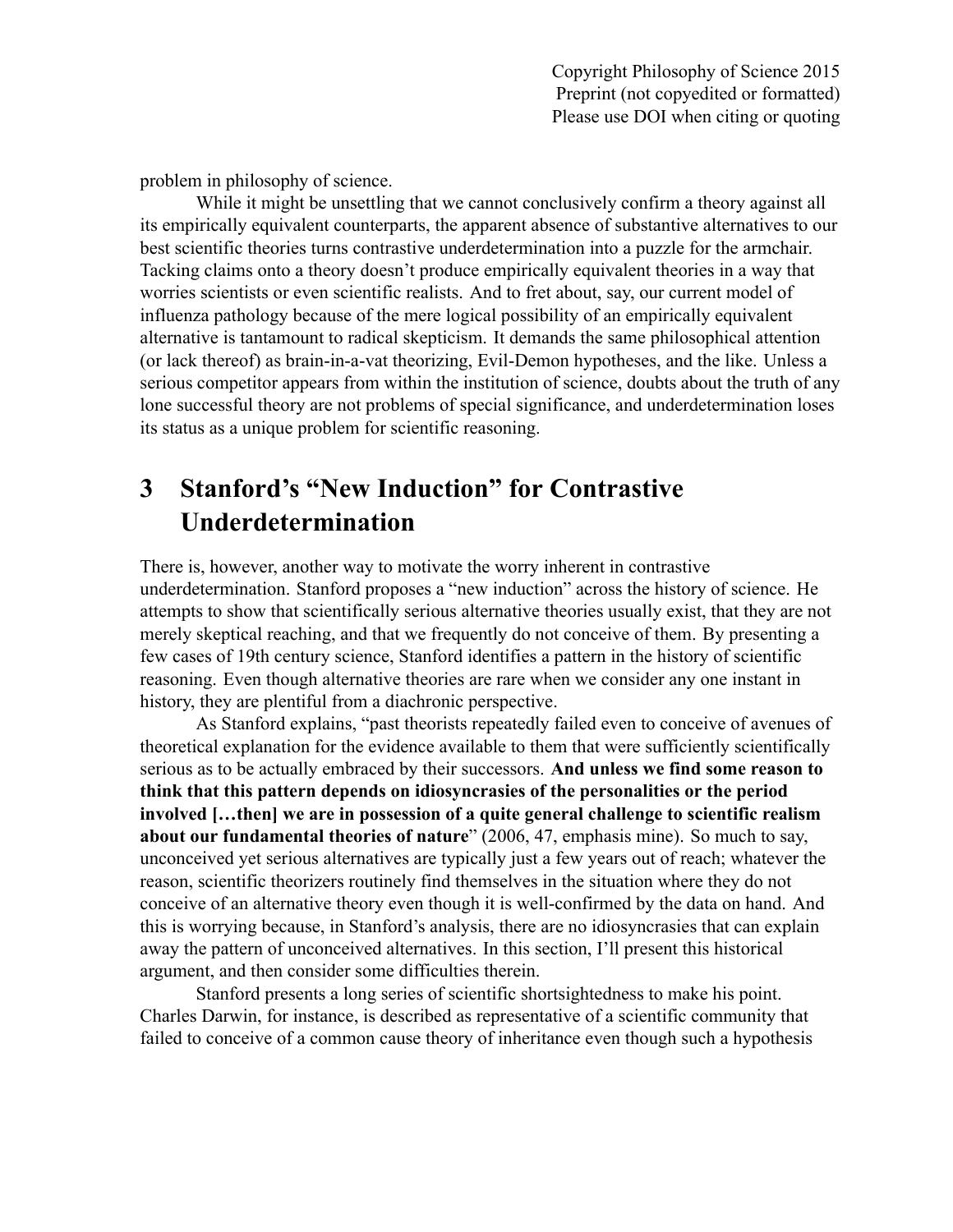would readily explain the relevant data.<sup>1</sup> In 1868, Charles Darwin published his own model of the mechanism of inheritance, pangenesis. The hereditary particles, "gemmules" Darwin says, are produced by every part of an organism's body, each carrying the heritable properties of the original body part. It is these particles, he explains, that are collected in the organism's gametes in order to confer the parental biological character to the offspring. This model was challenged a few years later in 1875, when Francis Galton presented an alternative theory that posited a common cause of heritable features in each generation: "stirps" are passed down from parent to child without any diffusion into other parts of the organism and produce the biological characteristics found in both parent and child generations. It is, Stanford notes, a theory that closely resembles more modern, successful germ-plasm models of inheritance.

Stanford explains that Darwin and the larger scientific community were so perplexed by Galton's common cause hypothesis, that the "stirp" theory failed to gain any credibility. But this perplexity is not the key feature of the example. Rather, we should notice, "Darwin showed no evidence of having considered and rejected the idea of a common cause rather than links in a causal chain [...] notwithstanding the fact that it offered equally promising strategy for explaining what he took to be the central phenomena of inheritance and generation" (2006, 75). Stanford's analysis is meant to demonstrate that Darwin and much of the scientific community failed to conceive of a serious alternative theory of inheritance for at least a decade. And as Stanford rediscovers the pattern in several other historical episodes, we are meant to see this epistemic phenomenon as frequent if not ubiquitous.

Stanford takes this recurrent shortsightedness of scientists to both explain away the present-day dearth of serious alternatives to our best theories and to reestablish the global scope of the problem of contrastive underdetermination. If we think that scientific reasoning will continue as it has in the past, then we should be distrustful of our ability to think of plausible alternative theories. Given this, our best current theory is likely to be best of only an inexhaustive set of empirically adequate theories, many of which are scientifically serious. So the global worry posed by underdetermination resurfaces. We should not trust that the data has confirmed our best current theory against alternatives. And it seems we can maintain this distrust of eliminative inferences independent of our views on confirmational holism.

## **4 Strange Histories**

While Stanford's finding is striking, he seems to be committed to the existence of rather exotic scenarios in the history of science. In particular, he appears committed to the claim that at time  $t_1$  there is an alternative theory available (though unconceived until time  $t_2$ ) that is plausible or scientifically serious with respect to the standards of *t<sup>1</sup>* . That is, after all, the condition that he thinks we might be in right now—"there are theories that we should and/or

<sup>1</sup>This episode is the subject of Chapter 3 of *Exceeding Our Grasp*.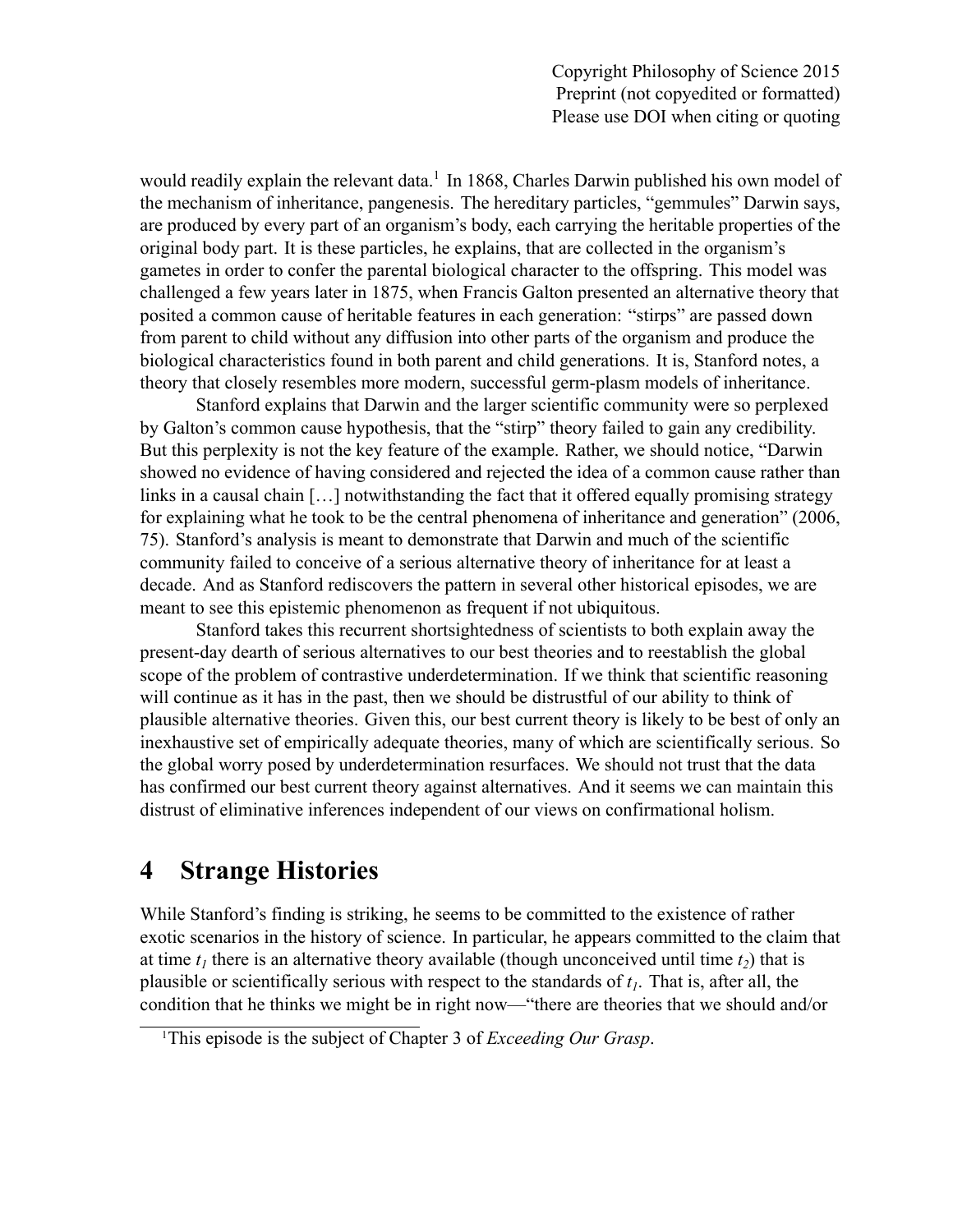would take seriously as competitors to our best accounts of nature if we knew about them" (Stanford 2006, 23). This seems to require that unconceived alternatives, though they are chronologically distant from the context of *t<sup>1</sup>* , are compatible with both the data and relevant background assumptions at *t<sup>1</sup>* , whether those assumptions are methodological, metaphysical, or epistemological. Accordingly, the instances of Stanford's historical induction must be ones in which none of the relevant background assumptions changed significantly between  $t<sub>l</sub>$  and *t2* . This historical fact, this stability in the epistemic or conceptual factors, is what makes the inconceivability so worrying. After all, if we had some explanation of the inconceivability at time *t<sup>1</sup>* (perhaps important observations had not yet been made or there are some "idiosyncrasies" in our style of reasoning), the inconceivability might reduce to the widely-recognized open character of scientific inquiry.

These cases of extended epistemic stasis are, without some qualification, quite implausible. It is unlikely that "[i]n the progression from Aristotelian to Cartesian to Newtonian to contemporary mechanical theories, for instance, the evidence available at the time each earlier theory dominated the practice of its day also offered compelling support for each of the later alternatives (unconceived at the time)" (Stanford 2013). Presumably, Newtonians could have had background assumptions (not to mention different data or pragmatic constraints) that prevented them from even considering relativistic mechanics. In other words, it seems unlikely that the choice between Newtonian and relativistic mechanics was really underdetermined prior to the conception of the latter theory. And critics of *Exceeding Our Grasp* have said as much. P.D. Magnus (2006) points out that the move away from Newtonian physics involved not only old data but *also* new findings incompatible with the old paradigm, meaning that Einstein and Newton are not on "equal footing." Along similar lines, Winther (2009) invokes a frustrated constructivist who laments the text's complete lack of consideration of the ways in which humans are pragmatically and cognitively constrained. Saatsi (2009), finally, wonders why we should worry about the counterfactual availability of an unconceived alternative to a historical figure rather than its availability to the entire community of inquiry.

These criticisms, requests for more contextual details, threaten the relevance and novelty of the Stanford's argument. Magnus concludes that since the respectability of a theory is a contextual matter, any instances of the new induction must take this into account. Else, the new induction risks collapsing into an old problem of induction. Stanford must show, Magnus explains, that Kant did not have contextual reasons to consider only Newtonian mechanics (i.e. he must show that the choice was indeed underdetermined). If Stanford ignores these contextual elements and simply asserts that the data (in isolation) equally confirm both theories, then he is not making a distinct point from the Grue paradox—Stanford is simply asserting that the data could have confirmed a theory that wasn't scientifically serious at the time, now a well-known possibility in the confirmation literature. As Magnus says, "If there is no way to decide against grue-like hypotheses, then scientific theory choice would be impossible – but that's old news" (2006, 299). If relativistic mechanics is to be part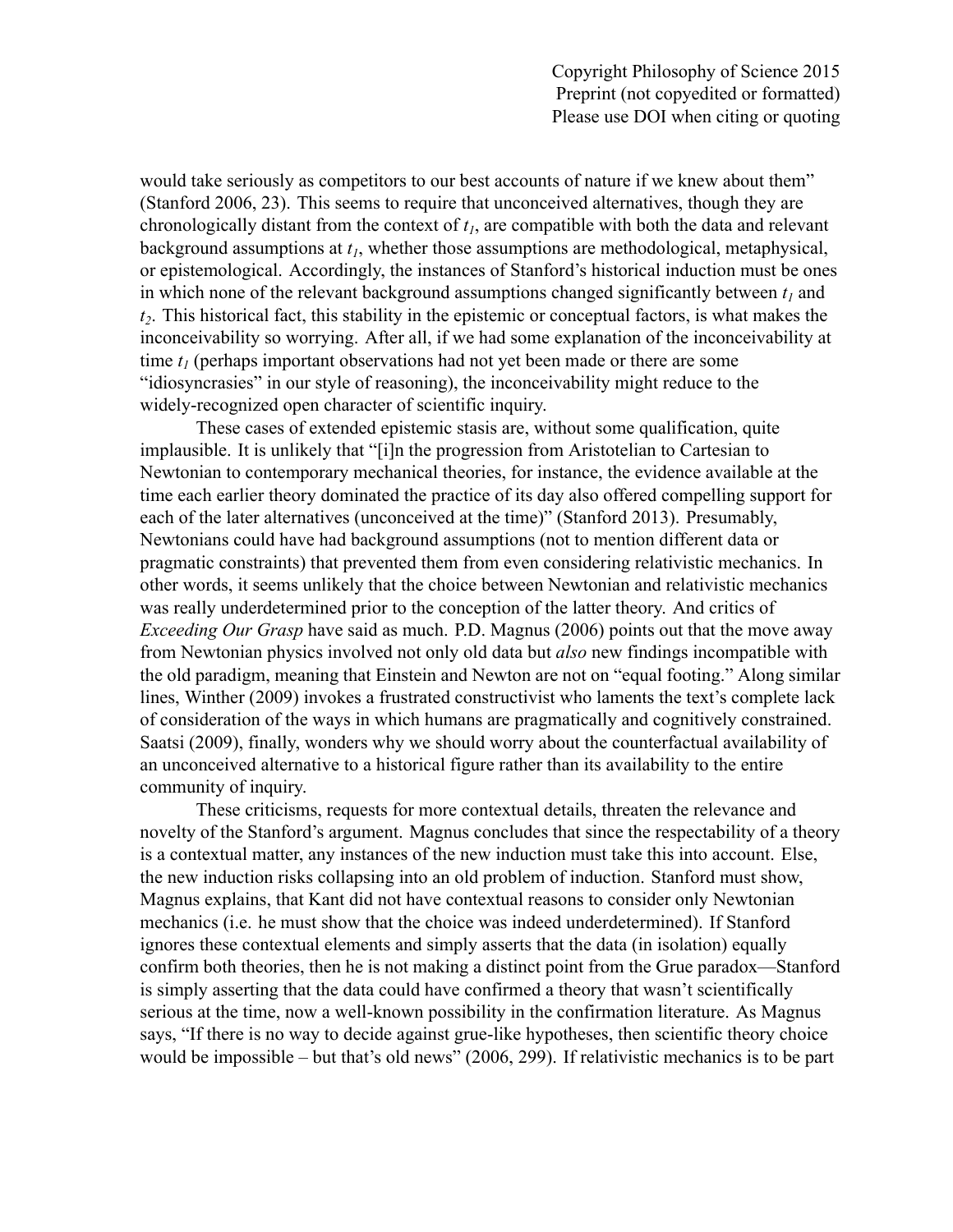of a scenario of worrying underdetermination (rather than a type of Grue paradox), it must be scientifically serious by Kant's standards.

Stanford's reply to these criticisms is two-fold. First, he takes himself to have avoided the issue of changing scientific or cultural norms by limiting his instances to a narrow range of times and people, a single "shared" context (Stanford 2009). Yet this narrow locus of study does not obviously answer Stanford's critics. Assume that we grant the historical assertion: Darwin and his colleagues, for at least a decade, had all the requisite data and background assumptions that would make a common cause theory of inheritance a serious consideration and that when Galton finally did propose it, the conceivability wasn't due to some metaphysical or epistemological assumption being relaxed. I will tentatively accept this claim, as I am not an historian equipped to challenge it. My worry here reasserts that of Magnus and Saatsi, but on a smaller scale. Since Stanford declines to explain what actually caused the inconceivability of common cause inheritance (for Darwin), it's not immediately clear why the episode is troubling. Without some story about what exactly limited Darwin, it seems that we should hesitate to label the instance as worrisome. It may well be that Darwin was afflicted with some personal source of bias that did not affect his scientific community of peers. Or maybe, there were local socio-political reasons for the inconceivability. So why should we worry about this as a case of underdetermination?

The second aspect of Stanford's reply goes some way to answer this question, and to "evade the need to debate any claim of relative fixity or privilege for relevant features of our own cultural and scientific context" (Stanford 2009, 382). Stanford states that, even if the recurrent inconceivability of scientifically serious alternatives *is* explainable by particular contextual constraints, the anti-realist thrust of the new induction survives. Regardless of which explanation we might give, the new induction still suggests that there are scientifically serious alternative theories that we are currently not considering due to *our own* current scientific or cultural contextual constraints, whatever those are. In other words, if Stanford's primary historical argument buckles under pressure from constructivists and contextually-savvy realists, he can still provide a version that will satisfy them and prove the same point. Nevertheless, Stanford explains, he chose not to pursue this line of argument in order to avoid tying his project to any particular story about how context constrains conceivability.

But in this reply, Stanford misses an opportunity to address the underlying intuition that drives his new induction. He never explains why, once we've assumed a constructivist picture of knowledge, we should care about particular failures to conceive of alternative theories or why we should worry about the limitations of a single theorist. If we understand the situated character of our predecessors' reasoning, then we see that their knowledge isn't the sort of thing that can be compared diachronically with ours. Put slightly differently, Stanford does not give us a detailed account of why anyone (realist or constructivist) would encourage or even allow anachronistic analyses of the beliefs of historical figures.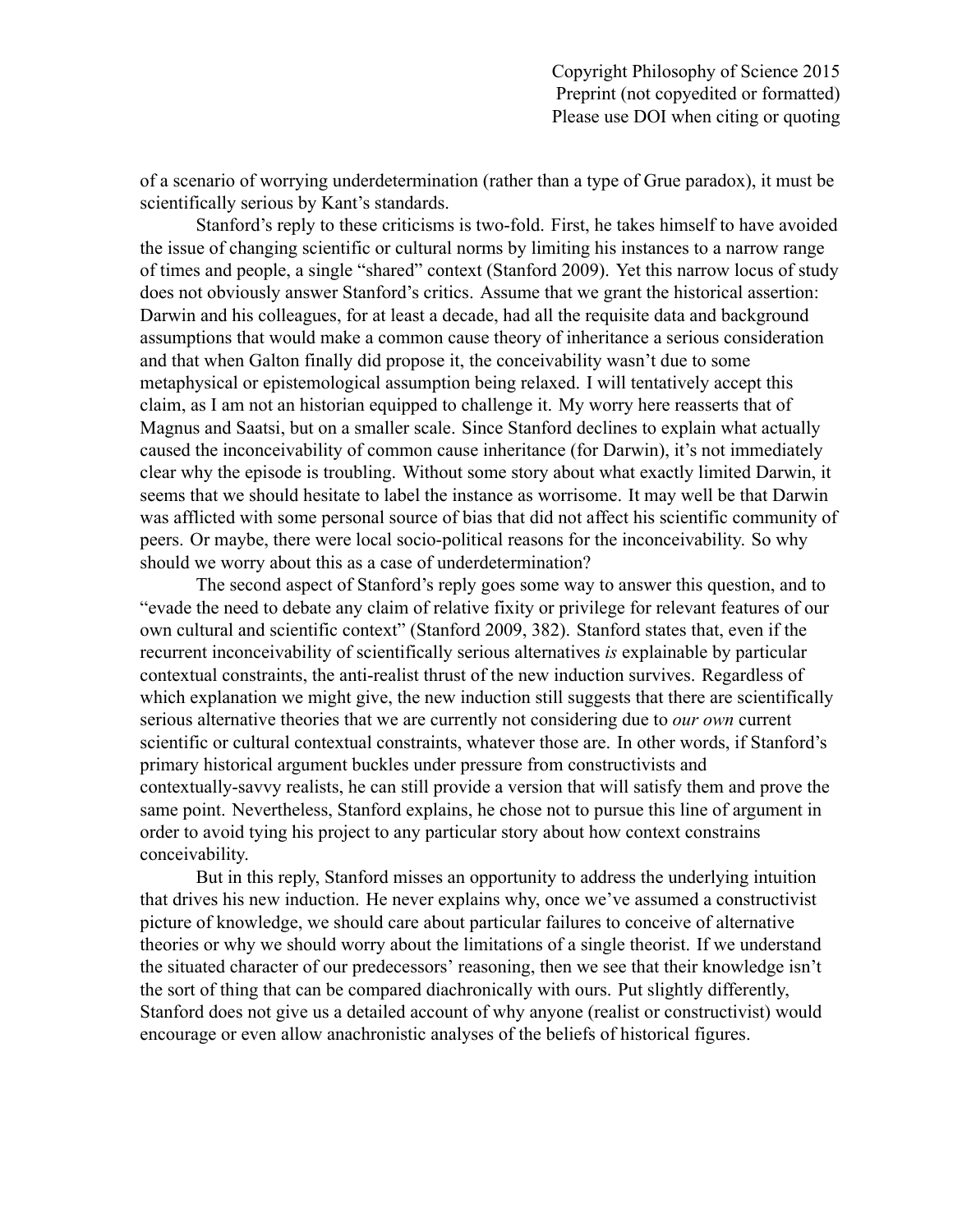### **5 On the Epistemic Obligations of Scientists**

How then do we understand this whiggish impulse to worry about the explainable epistemic behavior of past scientists? Surely the existence of unconceived alternatives would not be particularly upsetting to a careful historian or sociologist of science. One answer can be found in the traditional worries about realism. We might, as philosophers tend to, be driven by worries about our ability to access objective reality, to collect mind-independent and culture-independent truths about the world. I interpret Stanford's book as problematizing this impulse. But presumably not everyone who is worried about epistemic limitations is driven by worries about our best theories being true of the world. The more general force of the "new induction," I suggest, can be productively understood in terms of responsibilist epistemology and deontological judgments about beliefs.

Lorraine Code (1987) and Richard Feldman (2000), among others, explore the possibility of understanding epistemic justification in terms of deontological judgments. They note that we do often judge the beliefs of others, using the vocabulary of praise and blame, rights and duties. A primary obstacle to this type of account, however, is the possibility that individuals cannot fully control what they believe (i.e. doxastic involuntarism). And if people cannot voluntarily adjust their own states of belief, it seems nonsensical to say that they are obligated to believe some things but not others. "Ought", after all, usually implies "can." Feldman's solution, here, is particularly relevant for understanding Stanford's induction and for quelling the disapproval of his critics.

Feldman suggests that we might have epistemic obligations *even if we are unable to fulfill those obligations*. This sort of duty is not without precedent, he suggests. Contractual obligations, he notes, are obligations that we have despite our inability to fulfill them; I ought to pay my rent, for example, even if I'm unable to do so. My contract with my landlord is binding, regardless of the status of my bank account. Most relevant to Stanford's argument, Feldman also introduces the idea of "role oughts," obligations we have in virtue of a role that we fill. Professors, for instance, ought to frequently check-in with their graduate students, though they might be unable to do so because of time constraints. Physicians ought to carefully weigh all of the potential treatments for their patients, even though long working hours at the hospital might prevent them from thinking clearly.

In instances of either contractual obligations or role oughts, we expect individuals to fulfill the obligations of their roles or contracts, simply in virtue of taking on some role or assenting to some contract. This fact suggests a new way to understand epistemic obligations. To complete his particular argument, Feldman invokes the rather dramatic role of the knower (2000, 684). As knowers, he suggests, individuals might have certain epistemic obligations that are, strictly speaking, beyond their ability to fulfill. This is a powerful insight, but the rather broad role of knower suggests equally broad responsibilities, like the responsibility to believe what is supported by one's available evidence.

Code, however, suggests a slightly narrower scope for epistemologically significant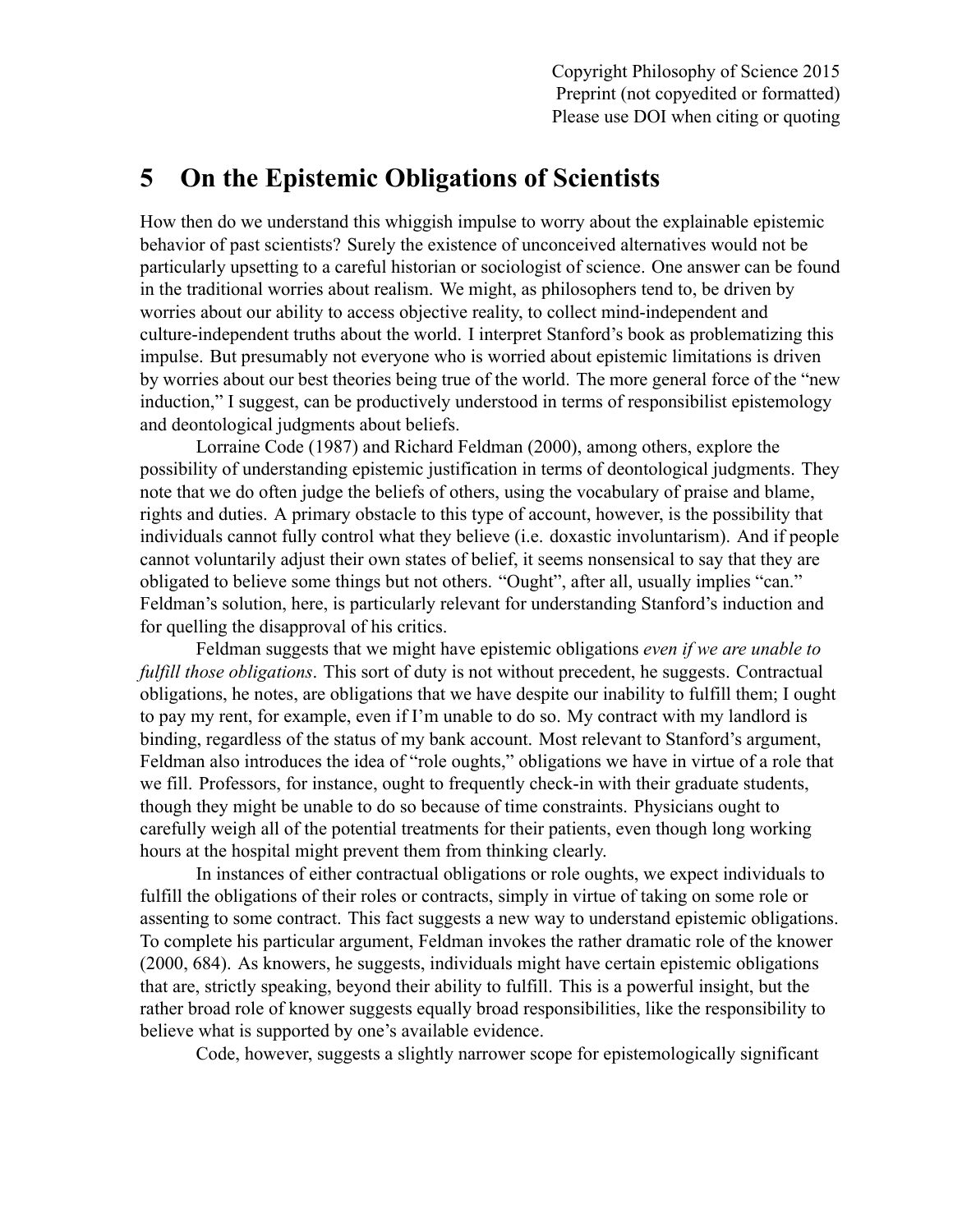roles. She explains that epistemic obligations, like any other obligation, originate in one's membership in particular communities (1987, 44). Thus, one might have epistemic obligations in virtue of being a natural philosopher or a scientific theorist. Drawing Code and Feldman's insights together, I suggest that we recognize that scientists, including those in Stanford's work, might have their own unique role oughts, some of which are epistemic in nature. A general explication of these duties would require its own paper, but for my purposes here I suggest at least one obligation that seems implicit in the "new induction": scientists ought not believe a theory on the basis of a contextually-contingent eliminative inference. In other words, the scientist should be able to distinguish between two scenarios: 1) situations where the last theory standing is, in *all* contexts, the only theory that explains the evidence and 2) situations where the last theory standing is the last theory only because some contextual feature prevents scientists from conceiving of genuine alternatives.

Notice that fulfilling this obligation requires, quite improbably, that scientists escape any contextually-contingent constraints on their reasoning, including cultural assumptions, implicit bias, psychological limitations, and so on. If Feldman is correct, however, the simple inability of scientists to fully evade their situatedness does not entail that they have no obligation to do so. Accordingly, I suggest that it is this role ought that motivates us to criticize past scientists for their failure to see their own contextual limitations, regardless of our particular stance on scientific realism. If I'm correct in this interpretation, we have a new way to understand seemingly ahistorical assessments of past science, including both Stanford's new induction and feminist critiques of science.

We can, then, draw interesting parallels between the critical mode of engagement present in many feminist critiques and Stanford's use of counterfactual judgments about the availability of unconceived alternatives. When Anne Fausto-Sterling (1992), for example, criticizes research programs that rely on androcentric values, she need not prove counterfactually that scientists really could have relied on a different, non-sexist background assumption. It does not matter that those researchers might have been constrained by their place in society or within the institutional structure of science. Unlike descriptive analyses of historical scientists, this engagement is normative, meaning that it's acceptable to imply that researchers *should* have considered other values (regardless of the ways that they were contextually constrained). Similarly, when Stanford shows that an alternative was available to Darwin, "available" is relative to a restricted set of factors that Stanford thinks should be sufficient for scientific reasoning. In other words, the determination of which theoretical alternatives are available to a historical figure is determined as much by the critic's evaluation of what scientific practice requires as it is determined by descriptive historical scholarship.

Returning to the misgivings of Stanford's critics, we can now explain Stanford's controversial use of history. Recall that Stanford's critics were confused by the fact that his inductive instances of historical underdetermination rely on an implicit judgment about the availability of genuine, non-skeptical unconceived alternatives. Surely a contextually-sensitive history would not reveal any actual underdetermination, they seem to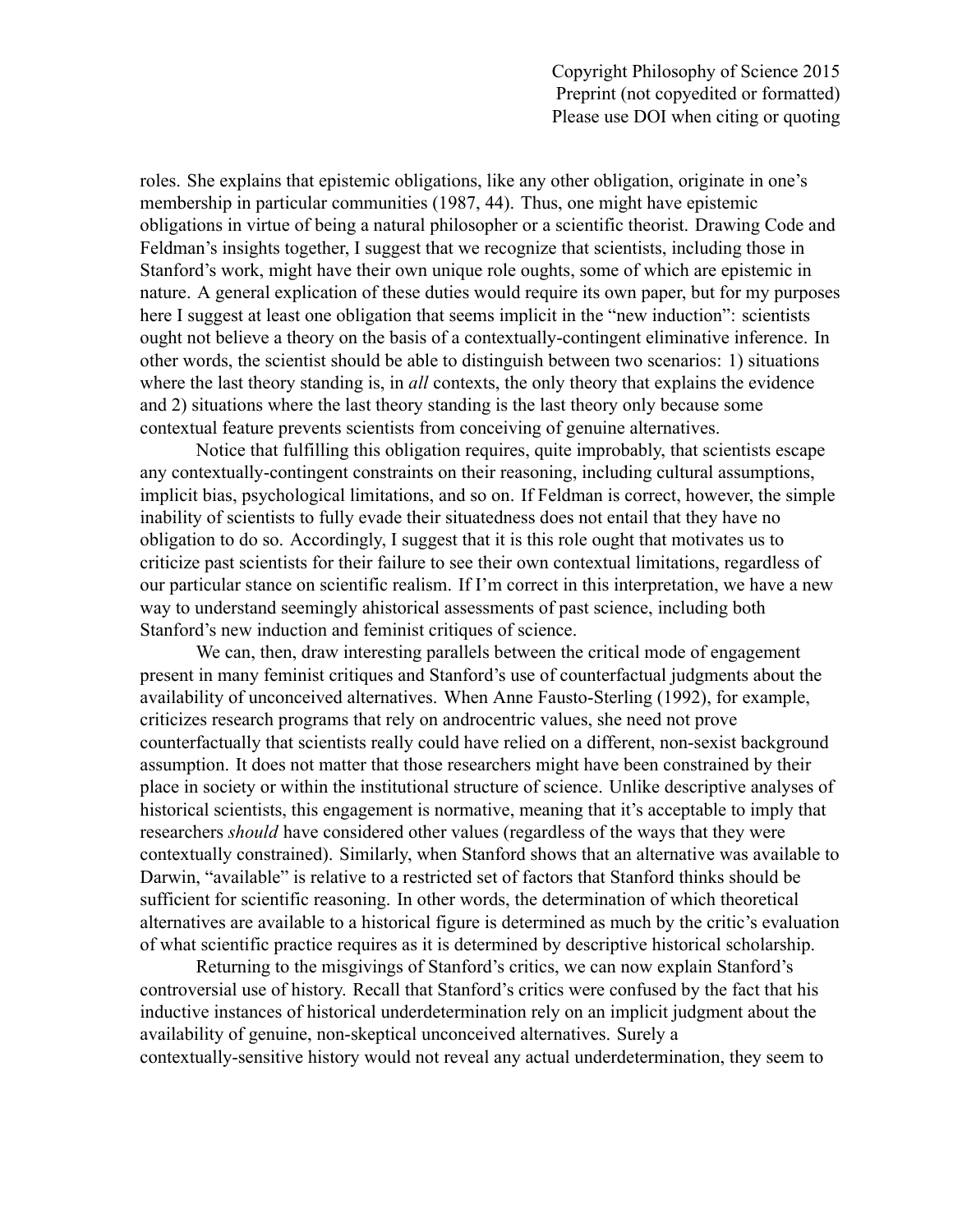suggest. And it was simply not clear what allows Stanford to delimit the scope of his historical analysis in order to establish that an unconceived alternative *would have been* a serious candidate had it been considered by the individual theorist. By acknowledging the deontological underpinnings of the "new induction," we can assuage these worries. Specifically, we can interpret Stanford's analyses of past research (e.g. that Darwin *ought* to have thought of the alternative mode of gemmules diffusions, that Kant *ought* to have considered relativistic physics) in terms of backwards-looking normative judgments. Though they originate in the norms of a community, we impose these epistemic obligations on *individuals*, on anyone who appears to take on the role of scientist.

Hopefully, this new framing is not so implausible; it seems reasonable to assert that Stanford and feminist philosophers alike participate in a tradition in which there are standards according to which a scientist might believe well, or reason well. After all, such a normative impulse seems to run throughout twentieth century philosophy of science, through operationalism, critical rationalism, and the debate over the role of values in science. Scientists are expected to make responsible use of concepts, constantly test their theoretical commitments, and transcend their cultural context. So perhaps, in applying the "new induction," we judge past scientists' reasoning in the same way that we judge the conduct of a physician or of a police officer; we hold them accountable to the obligations of their role, regardless of their own (possibly unavoidable) limitations. If we interpret Stanford's argument in this way, acknowledging the contemporary source of his normative claims, the criticisms directed at Stanford's induction (by Magnus and others) aren't nearly as troubling.

# **6 A New Way Forward for Contrastive Underdetermination**

In conclusion, I'd like to suggest that a deontological framework for epistemic justification gives us a new way to understand contrastive underdetermination and its basis in Stanford's induction. While Stanford uses his induction to worry scientific realists, its core impulse is an expectation that is shared more widely than simply among realists. Many people expect, rather quixotically, that good scientific reasoning should remain valid across all possible contexts and cultures. Accordingly, when Stanford ignores the effect of context and other factors ("idiosyncrasies") in order to demonstrate the existence of unconceived alternatives, he is not doing poor history or simply relying on realist assumptions. He is leveraging our contemporary understanding of the duties of scientists. Consequently, if there is a broader lesson to be learned from contrastive underdetermination, it is that our characterization of the ideal scientist is in direct tension with the situated reality of reasoning.

What we make of this tension between duties and reality is, of course, up to us. We could, stubbornly, use examples like those of Stanford to blame past scientists for their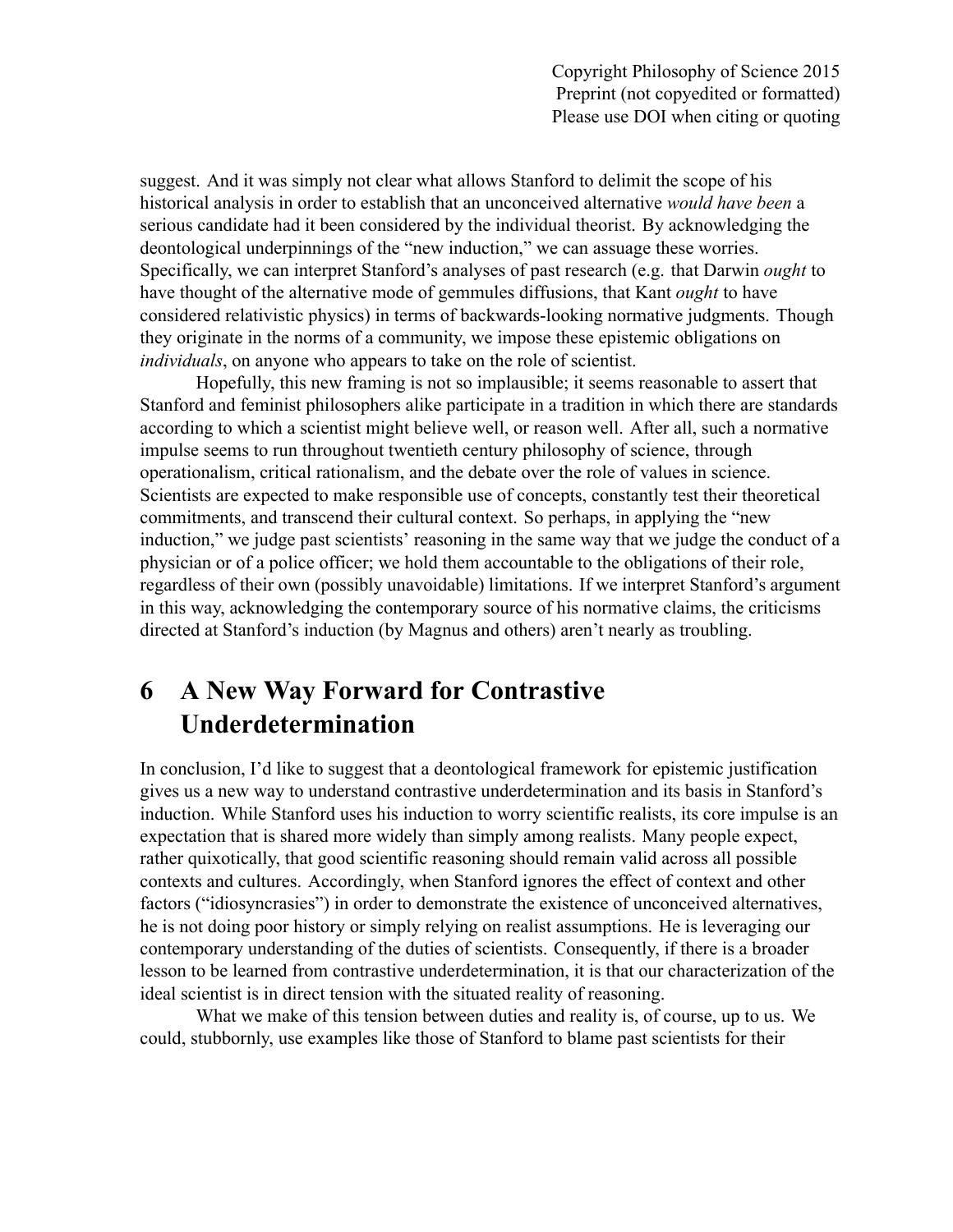shortsightedness. Such judgment may be appropriate at times. At the other extreme, the new induction might suggest reflection on and even revision of the duties that we impose on them. Either way, Stanford's updated argument for constrastive underdetermination embodies a particular ethics of belief, one which deserves further scrutiny. A responsibilist perspective, thus, helps explain how underdetermination (and perhaps other puzzles in philosophy of science) can be worrying despite practical irrelevance. One does not frequently find scientists epistemically paralyzed, afraid to make eliminative inferences for fear of being contextually constrained, and we may be tempted to dismiss underdetermation as a philosopher's puzzle, suitable only for the armchair. A responsibilist perspective, to the contrary, suggests that we view contrastive underdetermination as a result of the duties of the scientist in contemporary Western culture. This presents philosophers of science, and society at large, with an opportunity to re-evaluate, carefully: "what do we value in a scientist and why?"